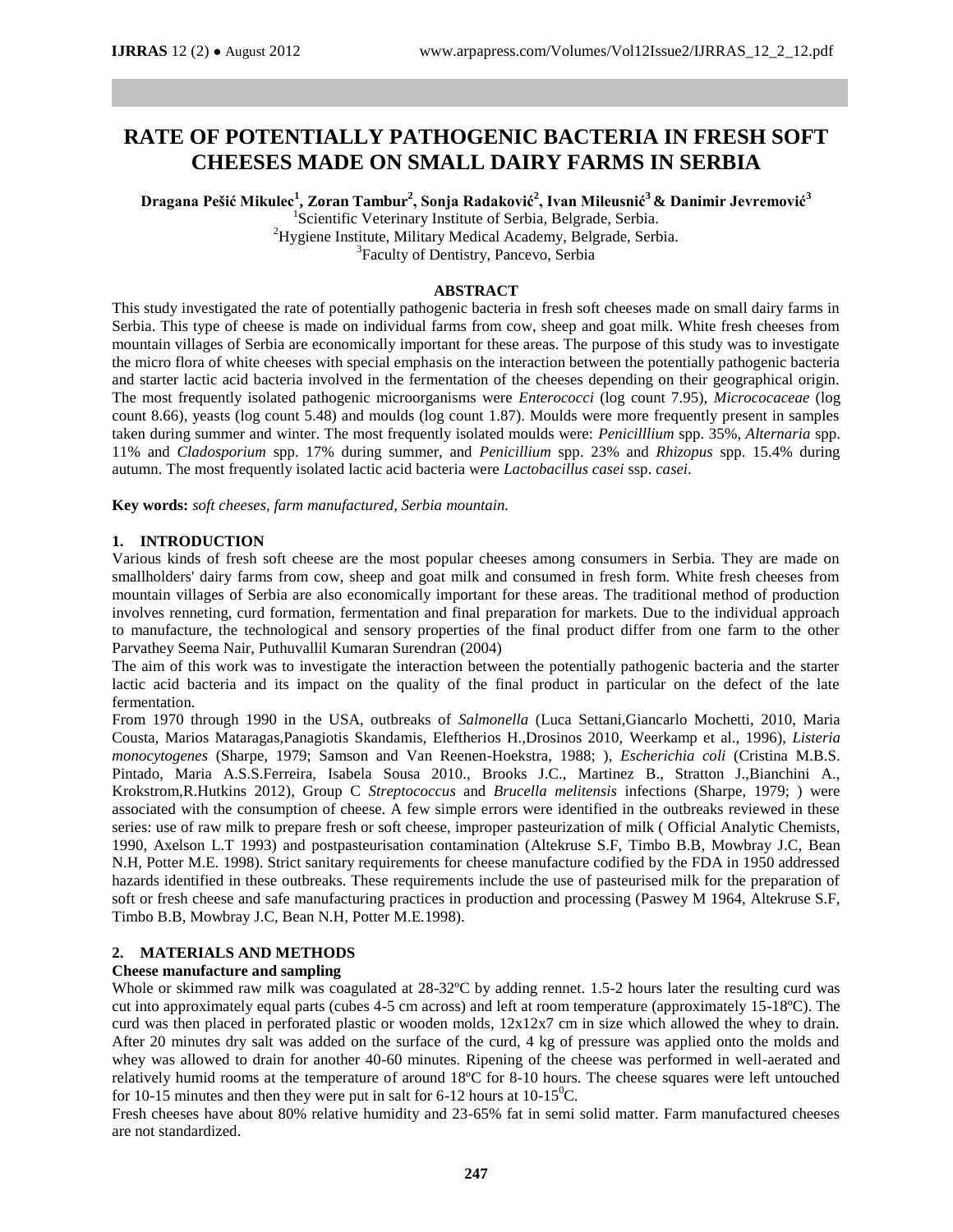Carbohydrate fermentation patterns of the strains were determined using API 50 CH system (BioMerieux), while homophermentative coccal-shaped organisms of doubtful classification were tested using API 20 STREP system (BioMerieux) (Association of Official Analytic Chemists, 1990).

Fresh cheese samples were taken from the market and microbiological analyses were performed within the following 24 h (Axelson, 1993., Beuchat L.R 1992).

### **Isolation of pathogenic microorganisms, moulds and yeasts**

Cheese samples were taken aseptically. 20 g of each sample was homogenised in 180 mL of 2% (w/v) sodium citrate solution. Subsequently, serial 10 fold dilutions were prepared from this homogenisate using 0.1% (w/v) pepton water. MRS agar(Merck), M17 agar (Merck) and Rogosa agar at the pH of 5.7 were used for the isolation of lactic acid bacteria. Slantez-Bartley agar (Merck) was used for *Enterococci*, Violet Red Bile agar (Merck) for coliforms and Baird Parker agar (Merck) for *Staphylococcus aureus.* The presence of these species was confirmed by the coagulase test.

YGC agar (Merck), Czapek, PDA and Sabouroud agar were used for moulds and yeasts identification and count (Cristina M.B.S. Pintado, Maria A.S.S.Ferreira, Isabela Sousa (2010).

For the isolation of moulds the following media was used: potato dextrosa agar (PDA) at pH 5.6 which was prepared as described in the bacteriological Analytical Manual and supplement with filter sterilized chloramphenicol and chlortetracycline immediately before use. Other media were also used: sabouroud dextrosa agar and Czapek agar prepared as described in the Official Method of Analysis. Three dilutions were made which were transferred to sterilized plates (1 mL per plate approximately) both from samples and from three peptone diluents. Triplicate Sabouroud agar pour plating were made of appropriate dilutions as the percentage of samples contaminated with mould are listed in Table 1. At the end of the specified incubation period, the plates were analysed for fungal population (CFU per gram). Growing colonies were first identified macroscopically and then microscopically. First, a particular mould was isolated in order to obtain a pure culture and then the color of the colony and changes in the medium surface texture (described as loose or compact, plane, wrinkled or buckled, velvety, matted, floccose, hairy, ropy, gelatinous, etc.), odor, any changes in the submerged hyphen and spores (color, shape, septation, size, etc.) were noted. Any moulds growing on the surface of the Sabouroud medium were transferred to a select medium, like PDA or Czapek agar, which were selective for a certain species of moulds. This information was used to place the species in the correct Class and Order, while further characteristics were used to determine the Family and then Genus and Species. Identification of moulds was carried out according to their micromorphological properties using mould determination keys (International Dairy Federation1996, Altekruse S**.**F*,* Timbo B**.**B*,* Mowbray J**.**C*,* Bean N**.**H*,* Potter M**.**E*.* 1998, Beuchat LR 1992 ,Booth C 1971).

pH values were tested in 167 samples of raw milk from cheese producing households compared to the chemical parametre of milk pH usin a pH-meter. Additionally, soluble nitrogen (% of total nitrogen) and non-protein nitrogen (% of total nitrogen), levels of NaCl and fat contents of the cheese samples were recorded.

#### **3. RESULTS AND DISCUSSION**

Pathogenic microorganisms were isolated from fresh cheeses prepared from unpasteurised milk and from samples of cheeses prepared from pasteurised milk. The results indicated that coliform bacteria and *E. coli* were isolated in fresh white cheeses manufactured from unpasterised milk (Austwick, 1975; Booth, 1971; Beuchat, 1992 Brooks J.C., Martinez B., Stratton J.,Bianchini A., Krokstrom,R.Hutkins 2012). *Staphylococcus aureus* numbers were below the threshold level of detection of 10 cfu/g<sup>-1</sup>. The count of mould and yeasts were high in some samples. Yeast levels were found between  $10^3$  to  $10^6$ /g in various chesses (Luca Settani, Giancarlo Mochetti 2010) The results of mean log counts of microbial groups in fresh cheese samples are presented in le 1.

| <b>Microorganism</b>  | <b>Samples of Fresh white cheeses</b> |  |
|-----------------------|---------------------------------------|--|
|                       | (log count)                           |  |
| Coliform bacteria     | 8.33                                  |  |
| Enterococci           | 7.95                                  |  |
| Micrococacceae        | 8.66                                  |  |
| Staphylococcus aureus | nf                                    |  |
| Yeasts                | 5.48                                  |  |
| Moulds                | 1.87                                  |  |

**Table 1.** Mean log counts of microbial groups in Fresch cheeses samples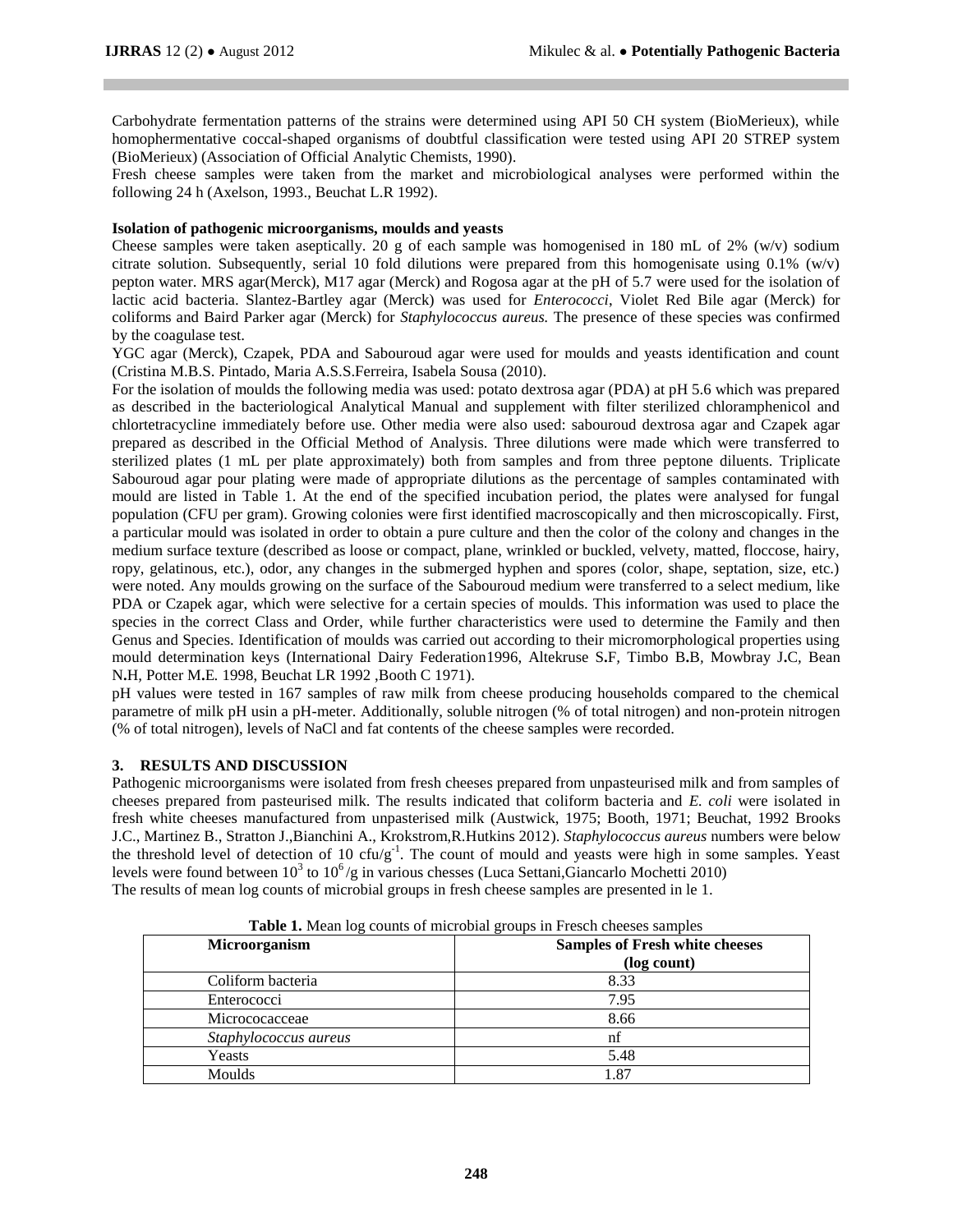Isolation of lactic acid bacteria was carried out by picking of 7-9 colonies per cheese sample and per batch, from each of the M17, Rogosa and MRS agar plates. It was observed that lactobacilli, mainly *Lactobacillus casei* ssp. *casei* predominated in all of the cheese samples (Table 2) (48.27%). *Lactobacillus casei* ssp. *casei* is also one of the most frequently isolated lactid acid bacteria in other cheese varieties and was considered to play an important role in some kinds of cheeses throughout ripening as well as in fresh cheeses. *Lactobacillus plantarum* was found to be the second predominating *Lactobacillus species* (6.89%) as was observed in other cheeses varieties and was followed by *Lb. casei* ssp. *rhamnosus* (6.03%)*.*

Some authors ( Weerkamp et al., 1996; Altekruse et al., 1998) have shown that certain species of the genus *Enterococcus*, apart from having important caseinolitic and lipolytic effects, stimulate the production of acid by some lactococci and favor development and gas production by lactic acid bacteria.

It is important to point out that the Micrococcaceae family include certain microorganisms which could pose a potential danger to the health of the consumer (above all *Staphylococcus aureus* coagulasa positive producers of toxins). From this point of view, the low counts of Micrococcaceae are a cause of relief.

The mould and yeasts counts undergo an increase of log unit during coagulation and whey drainage and continue to increase to a maximum level in two week-old cheeses. We have not been able to find any reference which would allow us to compare our data to those of other similar cheeses. The metabolic activity of the yeasts which consume lactic acid results in a pH increase and decrease in titrable acidity. It is also necessary to note that in our case, the samples were taken from the inside of the cheeses and the yeasts and molds are most likely to appear on the surface even in those cheeses which are showing a very low superficial microbial growth.

Lactic acid bacteria isolated from this variety of cheeses seems to play a fundamental role in the development of their organoleptic characteristics. LAB has an additional role in the development of the organoleptic characteristics of this cheese.

The results of the spread and development of mould in fresh cheeses samples were presented in Table 3.

| Genus of                                          | Season of the year |             |          |          |
|---------------------------------------------------|--------------------|-------------|----------|----------|
| moulds                                            | Winter %           | Spring $\%$ | Summer % | Autumn % |
| Absidia                                           | nf                 | nf          | 2,2      | 7,7      |
| Alternaria                                        | 6,2                | nf          | 11       | 7,7      |
| Aspergillus                                       | nf                 | nf          | 6,5      | 6,0      |
| Cladosporium                                      | 28                 | nf          | 17       | 7,7      |
| Fusarium                                          | nf                 | 55          | 4,4      | 7,7      |
| Geotrichum                                        | 15                 | 15          | 10       | nf       |
| <i>Mucor</i>                                      | 21                 | nf          | 11       | 7        |
| Penicillium                                       | 28                 | 30          | 35       | 23       |
| Rhizopus                                          | nf                 | nf          | nf       | 15,4     |
| Scopulariopsis                                    | nf                 | nf          | 2,2      | 7,7      |
| Trichoderma<br>$\sim$ $\sim$ $\sim$ $\sim$ $\sim$ | nf<br>$\sim$       | nf          | nf       | 7,4      |

Legend: nf- not found

Most frequently isolated genus of moulds were: *Absidia, Alternaria, Aspergillus, Cladosporium, Fusarium, Geotrichum, Mucor, Penicillium, Rhizopus, Scopulariopsis* and *Trichoderma*. Most frequently isolated moulds in summer and winter were: in Summer *Penicilllium* spp. 35%, *Alternaria* spp. 11% and *Cladosporium* spp. 17% and in Autumn *Penicillium* spp. 23% and *Rhizopus* spp 15.4%.

The results of species of lactic acid bacteria isolated during the ripening period of fresh soft cheeses from Stara Planina were presented in Table 2.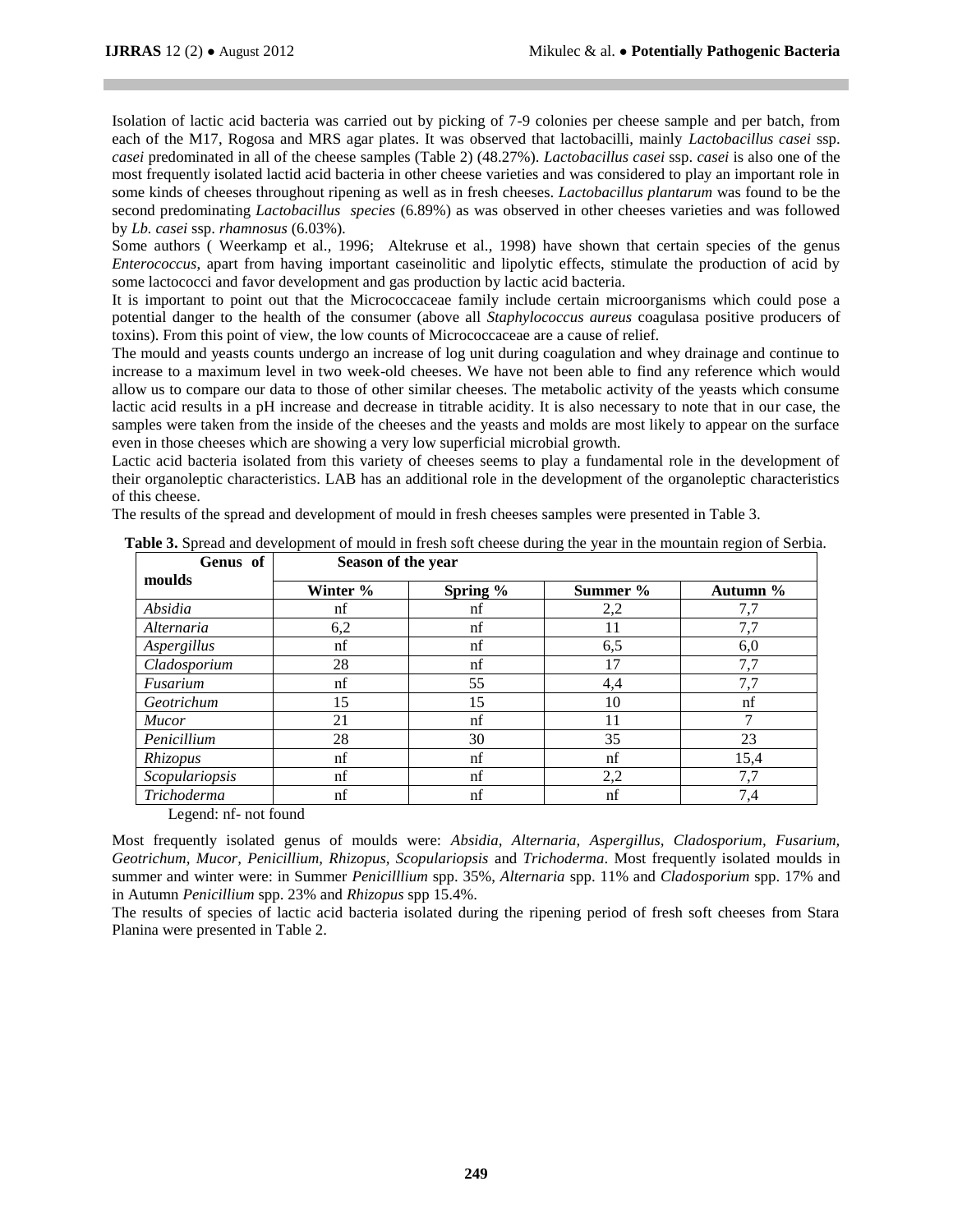**Table 2.** Species of lactic acid bacteria isolated during ripening period of fresh soft white cheeses from Stara Planina in Serbia

| Species/genus                              | No. of isolates | $\frac{0}{0}$ |  |  |
|--------------------------------------------|-----------------|---------------|--|--|
| Lactobacillus casei ssp. casei             | 56              | 48,27         |  |  |
| Lb. plantarum                              |                 | 6,89          |  |  |
| Lb. casei ssp. rhamnosus                   |                 | 6,03          |  |  |
| Lb. lactis ssp. lactis                     | 15              | 12,93         |  |  |
| Lb. curvatus                               | 10              | 8,62          |  |  |
| Lb. coryniformis                           | 12              | 10,34         |  |  |
| Leuconostoc mesenteroides ssp. dextranicum |                 | 4,31          |  |  |
| Enterococcus faecium                       |                 | 2,58          |  |  |
| Total                                      | 116             |               |  |  |

Identification of isolates was performed according to the criteria of Berge's manual of determinative bacteriology and the methods and criteria of Sharpe (Raper KB, Stolk C, Hadlok R 1976. Robert A. Samson, Ellen S. van Reenen-Hoekstra, 1988). The ripening of these cheeses is very short (one day).

#### **Physicochemical analyses**

Soluble nitrogen (% of total nitrogen) values of the fresh cheeses were found to be 9.2 -12.8. On the other hand nonprotein nitrogen (% of total nitrogen) contents of the samples were 3.3 and 7.5. The values were found to be lower than the ones observed in the literature. The pH was measured with a pH-meter for milk samples. (Samson RA, Stolk C, Hadlok R 1976). The value of pH was very similar to that observed for some type of cheeses. Equally, the levels of NaCl were variable. The cause of this variation is probably the modification of the salting method. With respect to the NaCl content the levels increased gradually to 2.5%. As seen from the Figure 1 of variation of pH of samples of raw milk intended for production white slice of cheese are quite variable.

**Figure 1.** Determine a pH value in 167 samples of raw milk intended for production of white brined cheese in brine



# **4. CONCLUSION**

High incidence of pathogenic bacteria indicated variability in hygienic conditions of the production of this type of cheese. Most frequently moulds were isolated in summer and winter and these were: in Summer *Penicilllium* spp. 35%, *Alternaria* spp. 11% and *Cladosporium* spp. 17%; and in Autumn *Penicillium* spp. 23% and *Rhizopus* spp 15.4% (Brooks J.C., Martinez B., Stratton J.,Bianchini A., Krokstrom,R.Hutkins (2012).

Most frequently isolated pathogenic microorganisms were Enterococci (log count 7, 95 and Micrococaceae (Log count 8, 66) then yeasts (log count 5.48) and moulds (log count 1.87) (Maria Cousta, Marios Mataragas,Panagiotis Skandamis, Eleftherios H.,Drosinos 2010):) .

High incidence of *Lb. casei* ssp. *ramnosum*, *Lb*. *casei* ssp. *Plantarum*, *Lb. lactis* ssp. *lactis*, *Lb*. *casei* ssp. *casei* in fresh cheese samples indicated that they probably play an important role in the manufacture of fresh soft cheese from Stara planina in Serbia. (Parvathey Seema Nair, Puthuvallil Kumaran Surendran 2004) It is assumed that the role of *Lb*. *casei* ssp. *casei* is important as natural mountain flora of these cheeses.